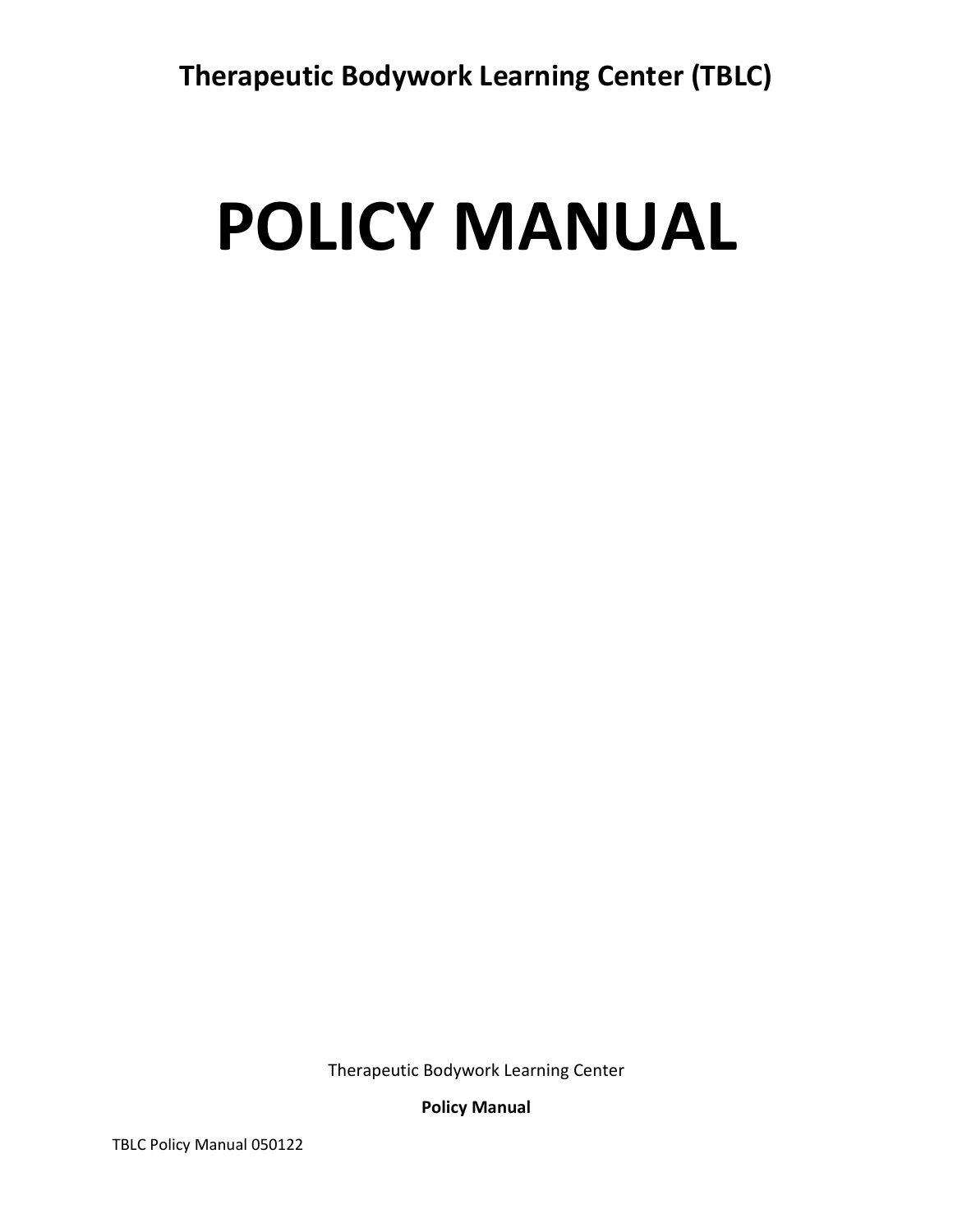# **Table of Contents**

- Page 3 Admissions and Enrollment Policy
- Page 5 Requirements for Program Completion/Graduation Requirements Policy
- Page 5 Student Complaints Policy
- Page 6 Remote Learning Policy
- Page 6 Attendance Policy
- Page 7 Making up Missed Program Hours Policy
- Page 8 Academic Probation/Dismissal Policy
- Page 9 Transfer of Academic Credits Policy
- Page 9 Cancellation of classes Policy
- Page 10 Conduct and Professionalism Policy
- Page 11 Tuition and Fees Policy
- Page 12 Refunds Policy
- Page 13 Infection Control, Safety and Sanitation Policy

A copy of this policy manual will be maintained in the classroom for reference by teachers and students as needed.

Students will be given an electronic or hard copy of this policy manual at the start of each new school year.

Therapeutic Bodywork Learning Center (TBLC)

**Admissions and Enrollment Policy**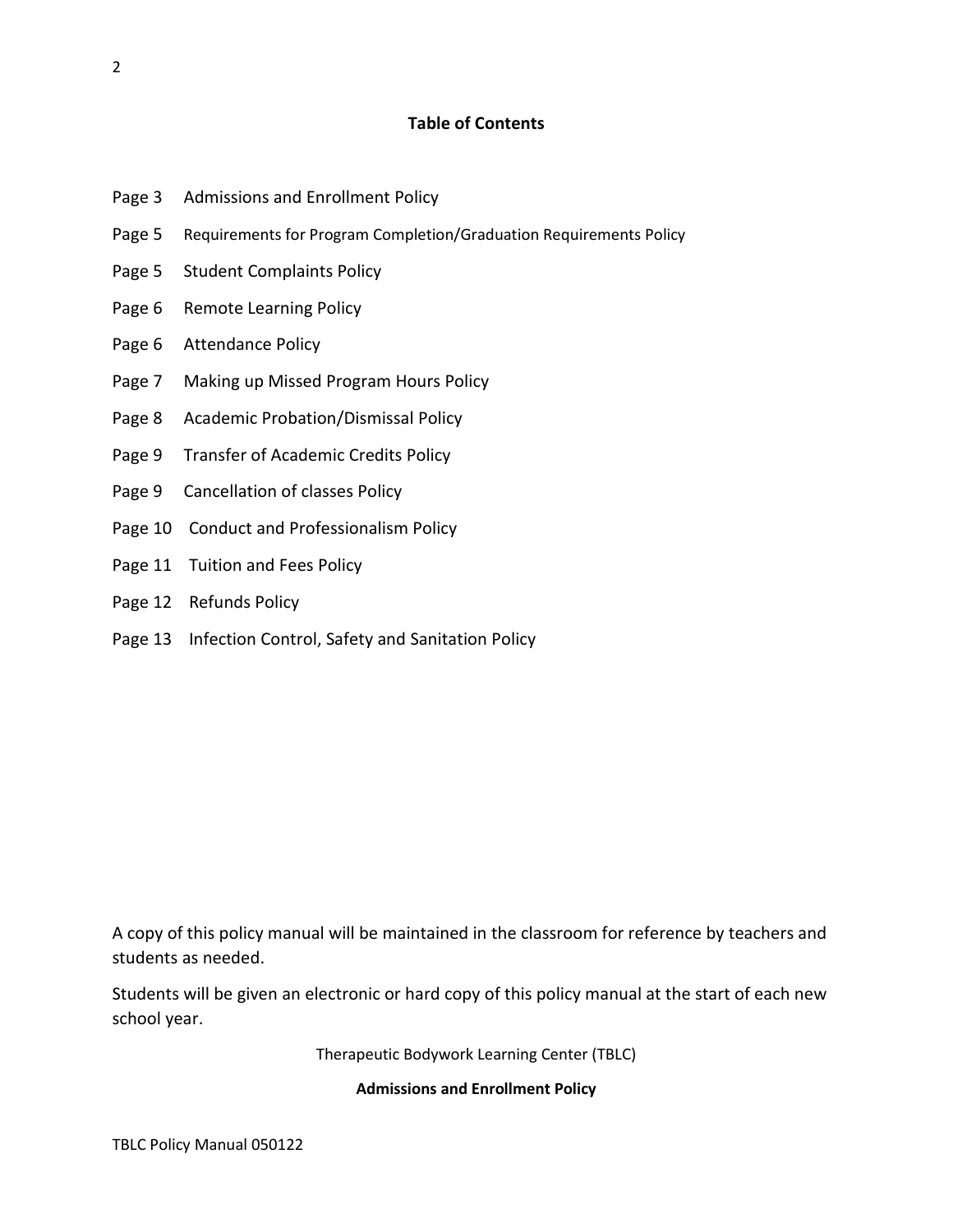## Non-Discrimination:

 It shall be the policy of Therapeutic Bodywork Learning Center (TBLC) to admit students based on their demonstrated interest and ability to participate in its 500-hour Massage Therapy Training Program. TBLC will not discriminate regarding race, skin color, national origin, age, gender, sexual orientation, gender identity, marital status, or religion. Individuals with intellectual and/or physical disabilities may be admitted if the individual and/or a medical professional deems the individual capable of meeting the academic and physical demands of the program.

## Prerequisite education:

All applicants must have earned a high school diploma or GED and provide a copy of such.

## Receipt of Applications:

Applications will be accepted throughout the year and admissions will be made on a rolling basis until all available slots are filled within the upcoming years class.

#### The successful applicant will:

-Be at least 18 years of age and have obtained a high school diploma or GED.

-Be in good physical health.

-Be able to lift 50lbs or ¼ of body weight.

-Be available to attend regularly scheduled weekend intensive classes from 8am-6:30pm four or more days per month for the entirety of the program.

-Have sufficient mental and physical stamina to participate in regularly scheduled weekend intensive classes as described above.

-Possess a positive attitude, a caring demeanor, and an ability to get along well with others in a cooperative manner in the learning environment.

-Possess mental maturity, healthy boundaries, and good communication skills.

-Possess the ability to pay for tuition and fees as described in the tuition and fees schedule.

-Be able to read and write or have access to assistance with reading and writing.

-Submit a completed application form, along with the required application fee, prior to the class being filled.

-Visit the school to observe a class in session.

-Interview with the director of TBLC during their visit to the school, or by other arrangement.

# Enrollment Agreement: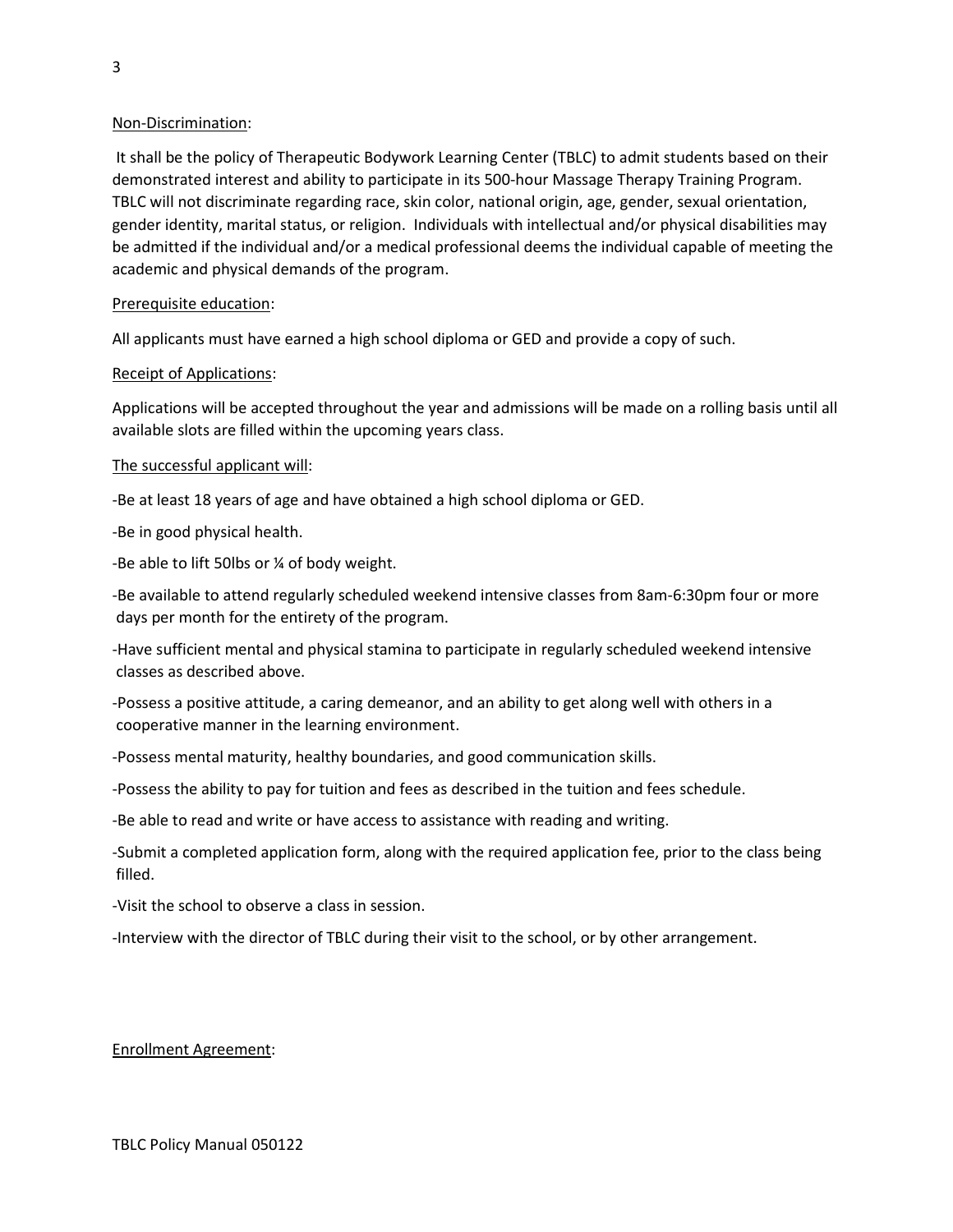Following application to the program, visitation of the school and interview with the Director a potential student may be invited to complete and enrollment agreement.

The enrollment agreement is a contract between the student and TBLC. The agreement ensures that: -The student has reviewed all TBLC policies and has had an opportunity to ask questions.

-The student agrees to adhere to TBLC policies to the best of their ability throughout their time in the program.

-The student agrees to pay tuition and fees as outlined in the tuition and fees schedule in a timely manner.

-The student agrees to communicate with the director immediately if, at any time, they become unable to meet the conditions of the agreement.

-The director agrees to communicate with the student immediately if, at any time, the student is not meeting the conditions of the agreement.

-The director agrees, upon completion of the enrollment agreement, to hold a place for the student in the upcoming class.

-Signing of the enrollment agreement by both the student and the director and the director's acceptance of the student's enrollment fee constitutes acceptance/admission into TBLCs 500 hour Massage Therapy Training Program.

# **Admission to the program is at the sole discretion of the owner and director of TBLC.**

4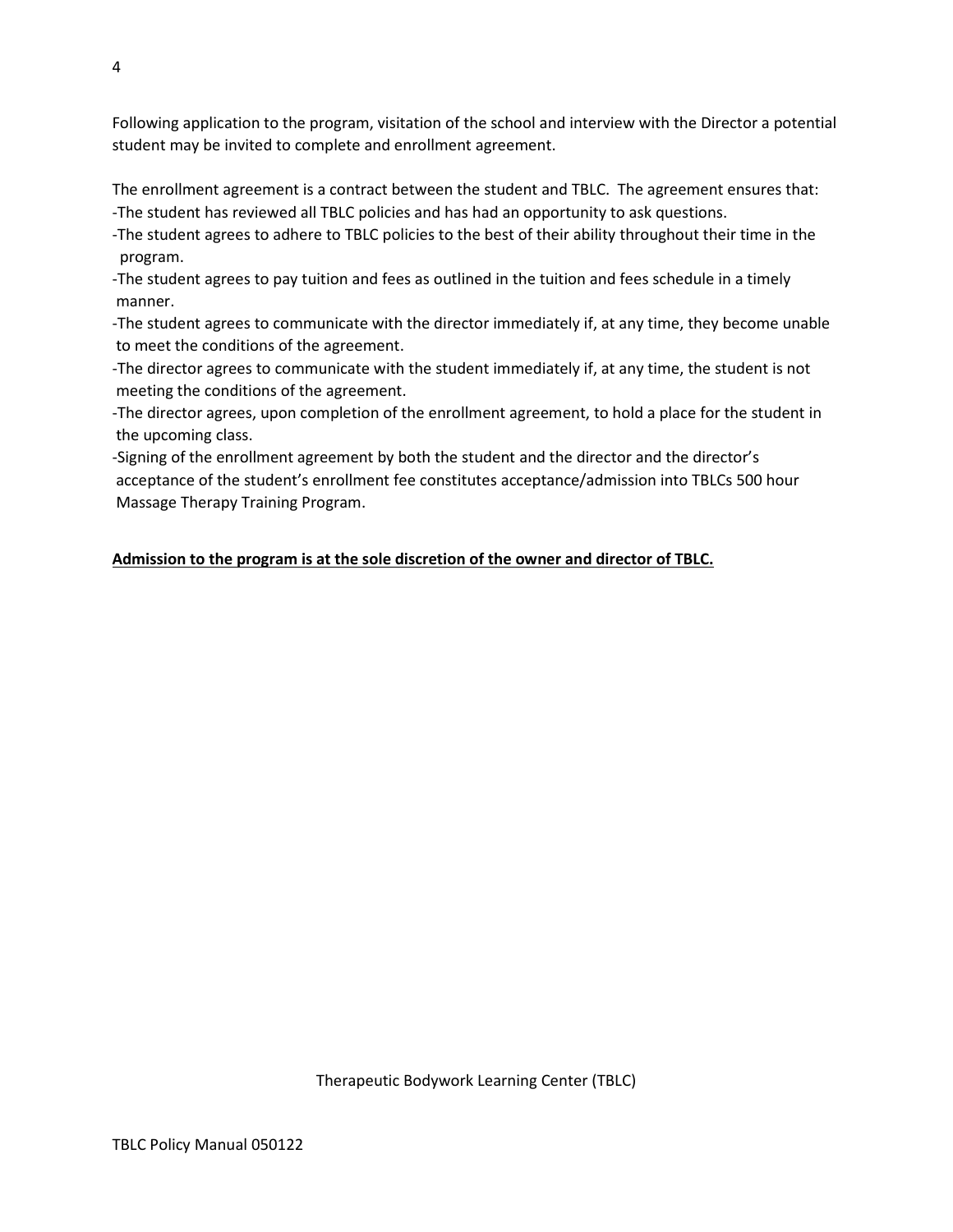## **Requirements for Program Completion/Graduation Requirements Policy**

#### Successful candidates for graduation from TBLCs 500-hour Massage Therapy Training Program will:

-Attend all scheduled weekend intensives, or complete make up work and hand on make-up hours with equivalent academic content.

- Complete 100 hours of hand-on practice, with accompanying written documentation, prior to graduation.

-Maintain a grade point average of 70% or better.

-Provide documentation of current CPR/First Aid Training.

-Provide documentation of having received two professional massages.

-Complete and pass in all assigned tests, homework, special projects and reports as required in a timely manner.

-Attend two hands-on private tutorial sessions with the Director for skills assessment.

-Attend scheduled hands-on public clinic opportunities as scheduled, or available make up sessions as approved by the Director.

-Complete and present a professional business plan.

-Complete a final hands-on practical skills assessment.

-Pay all tuition and fees in full prior to graduation.

#### Therapeutic Bodywork Learning Center (TBLC)

#### **Student Complaints Policy**

It shall be the policy of TBLC to accept and respond to all student concerns and complaints. Concerns and complaints should be addressed to the owner and director and will be considered whether communicated verbally or in writing.

Each student submitting a concern or complaint will be given an opportunity to meet privately with the director to discuss the concern/complaint and work toward a mutually agreeable resolution.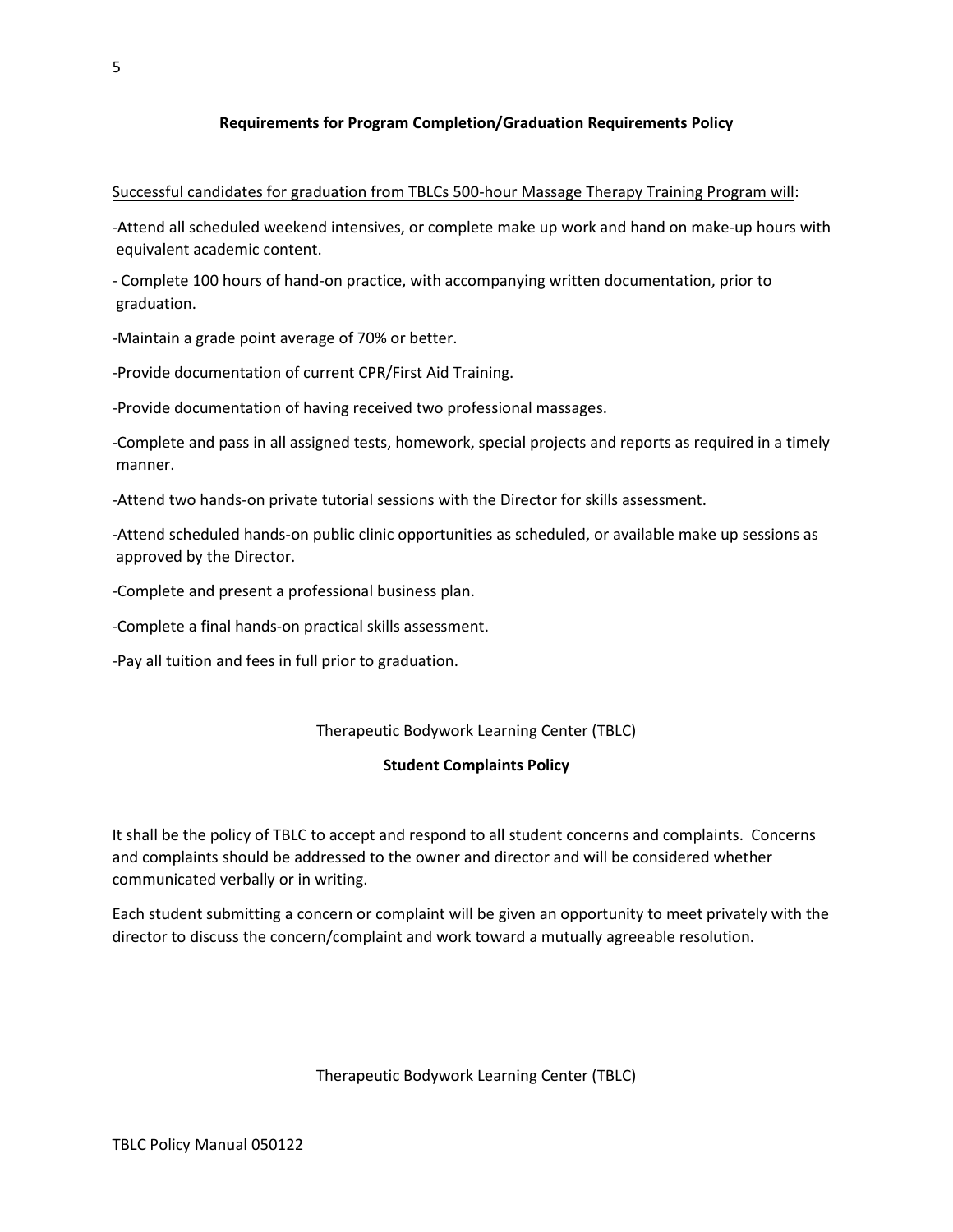# **Remote Learning Policy**

It shall be the policy of TBLC to expect students to attend, in person, all scheduled intensive weekend school hours.

It shall further be the policy of TBLC to allow remote learning access to students who are unable to attend class in person due to inclement weather or other health and safety concerns. Remote learning is reserved for those extenuating circumstances only and will not be used as an alternative to in person learning on a regular/planned basis.

It is the student's responsibility to have access to equipment necessary for remote learning. TBLC will not provide equipment to students but will maintain equipment in the classroom to accommodate remote learning as the need arises.

Remote learning will be confined to academic portions of the program, demonstrations, and lectures. Hands on learning can not practicably be completed and evaluated through remote learning.

# Therapeutic Bodywork Learning Center (TBLC)

## **Attendance Policy**

It shall be the policy of TBLC to expect students to attend, in person, all scheduled intensive weekend school hours.

Attendance will be recorded at the beginning of each class session. Students not present will be marked as "Absent". Students who present with a pattern of frequent absences may be issued a warning and placed on academic probation.

Students who arrive more than 15 minutes late for the start of class will be marked "Late". Students arriving late will be expected to make up their missed time. Teachers will document time missed by students who arrive late. Students who present with a pattern of late arrival may be issued a warning and placed on academic probation.

If a student anticipates being absent or late, they are expected to notify the director and/or the teacher on duty of their late arrival or absence. Students who present with a pattern of failure to notify the director or teacher of late arrivals or absences may be issued a warning and placed on academic probation.

Students needing to leave class early are expected to notify the director and/or teacher and hours missed will be recorded by the teacher. Students who present with a pattern of leaving class early may be issued a warning and placed on academic probation.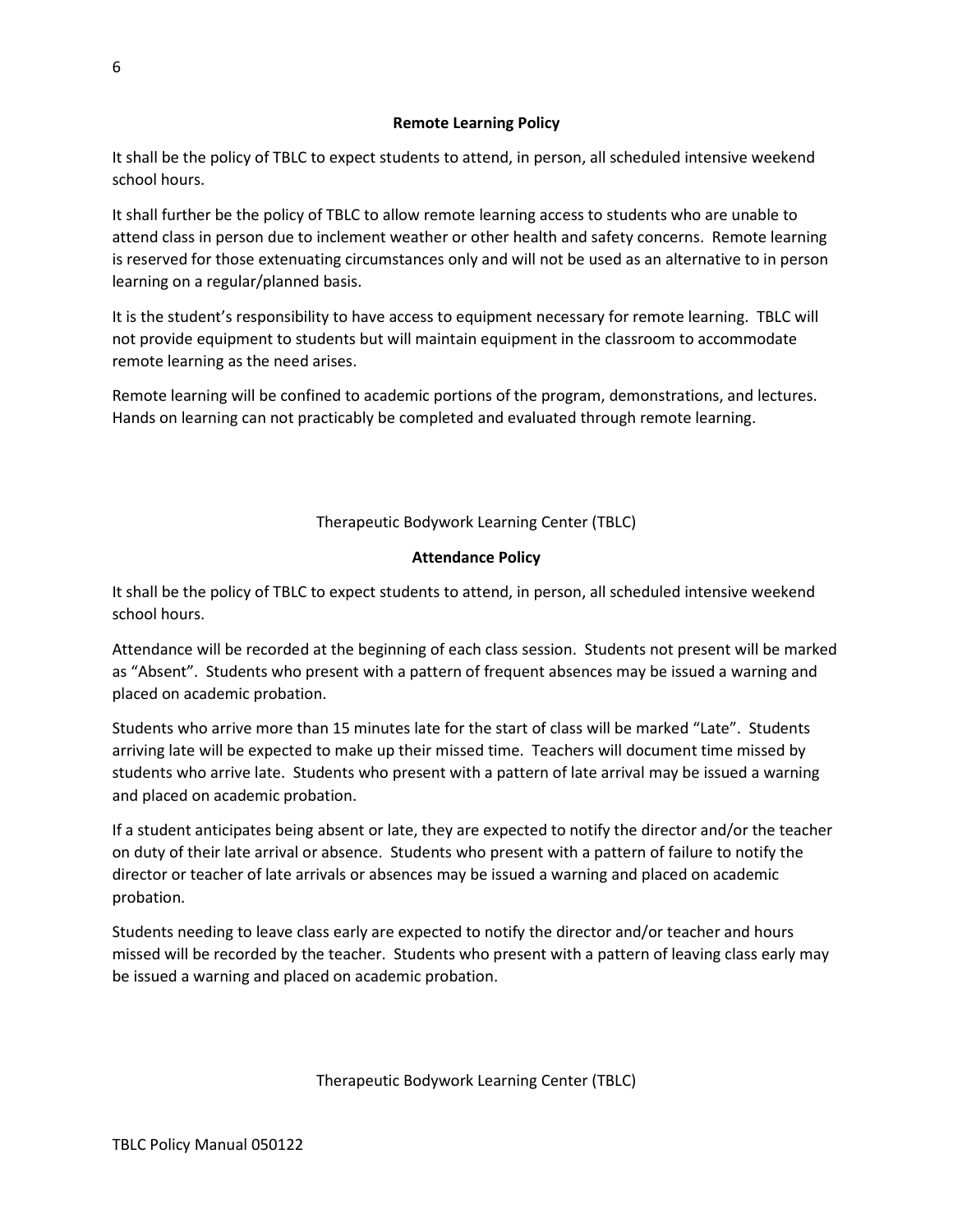It shall be the policy of TBLC to allow students to make up missed program hours within reason.

It shall be the policy of TBLC to provide a variety of avenues for making up missed program hours. These avenues may include and may not be limited to the following:

-Participating in scheduled hours via remote learning when unable to attend in person.

-Scheduling one on one or small group tutorials with the teacher to cover material missed. Fees for

 individual and group tutorials can be found in the Schedule of Tuition and Fees Policy. -Completing assigned academic make up work packets provided by the teacher.

-Completing a research project with written report to the teacher and/or oral presentation to the class.

-Participating as a teacher assistant with students from the incoming class (typically in September just prior to graduation).

-Completing a special project, such as a game or anatomical model for class use on a related topic to content missed.

Teachers will work with students to create a mutually agreeable plan for making up missed program hours.

Teachers will assign a due date for each batch of make up work assigned. Work turned in on time will receive full credit. Work turned in late may be given full or partial credit if extenuating circumstances exist (such as severe illness or family emergency). Work turned in late without extenuating circumstances may receive partial or no credit, depending upon how late it is. All work assigned is expected to be turned in on time.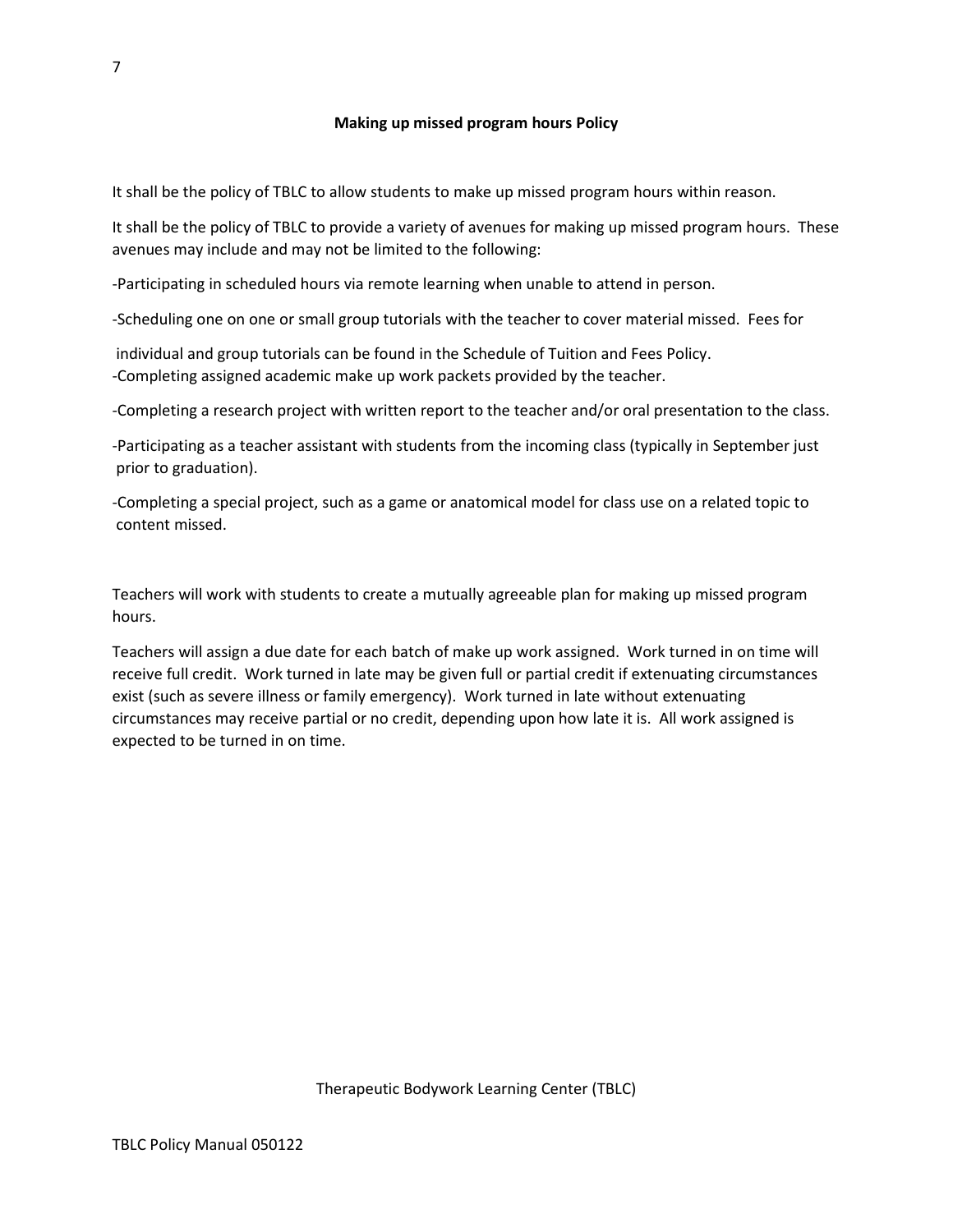Students who consistently fail to meet program requirements may be issued with a warning and placed on academic probation.

Notice of warning and academic probation status will be made to the student verbally and in writing by the director.

A plan of correction will be discussed, documented, and agreed upon between the student and the director with time frames for expectations to be met.

Failure to meet the terms of academic probation will result in dismissal from the program.

Students may be issued a warning and be placed on academic probation for any of the following:

-Repeated absences resulting in excessive missed program hours.

-A consistent pattern of late arrivals resulting in missed class content.

-A consistent pattern of failing to return from scheduled breaks in a timely manner resulting in missed class content.

-A consistent pattern of early departures resulting in missed class content.

-A consistent pattern of failure to notify the director and/or teacher of late arrivals, early departures, or absences.

-A consistent pattern of failure to pay tuition and fees.

-Failure to maintain a grade point average of 70% or above.

-A consistent pattern of failure to adhere to the enrollment agreement.

-A consistent pattern of negative attitude, disruptive behavior, lack of respect for others, lack of consideration for the needs of others or any other behavior that has a negative impact on the learning environment.

The Director may elect to dismiss any student at any time who:

-Fails to meet the agreed upon terms of academic probation.

-Threatens the health and safety of others.

-Uses illegal or unprescribed drugs or alcohol during school hours.

-Uses tobacco products within the school grounds.

-Brings weapons of any kind on to school grounds.

-Sexually harasses others.

**Dismissal from the program shall be at the sole discretion of the owner and director of TBLC.** Therapeutic Bodywork Learning Center (TBLC)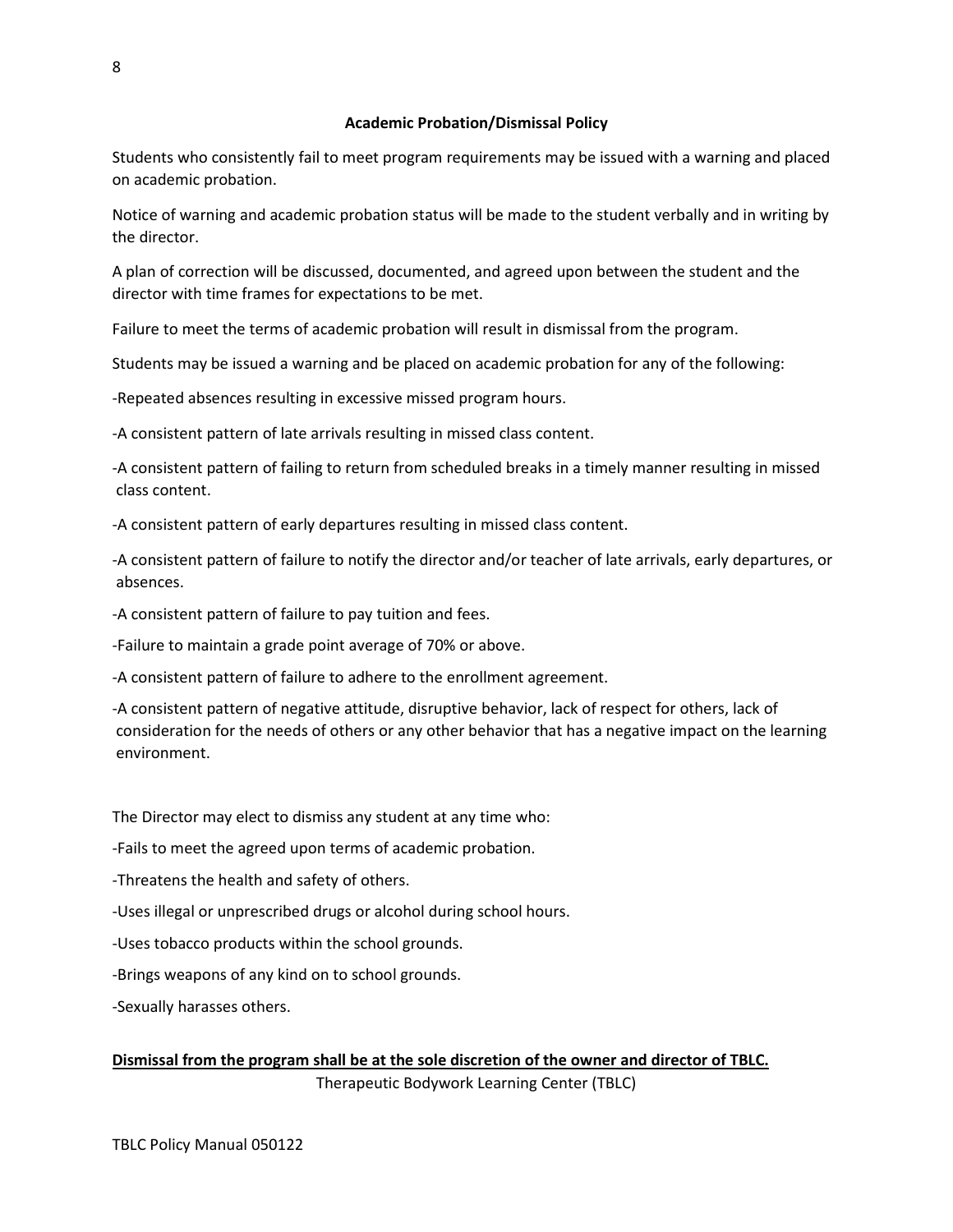9

# **Transfer of Academic Credits Policy**

It shall be the policy of TBLC to keep a record of student progress toward completion of all elements of the 500-hour program.

Students transferring out of TBLC and into another Massage Therapy Training Program will have access to their academic record to facilitate transfer of credit to the receiving program. TBLC cannot guarantee that another program will accept credits for transfer from TBLC.

Applying students who have relevant equivalent education, training and/or experience may be given credit toward completion of TBLCs 500-hour program. Documentation of equivalent education/training/experience must be presented to the director prior to enrollment and number of hours of credit to be given calculated and agreed upon between the director and the applicant. A transfer of credit agreement will be added to the enrollment agreement as appropriate.

# **Transfer of credit hours is at the sole discretion of the owner and director of TBLC.**

# Therapeutic Bodywork Learning Center (TBLC)

# **Cancellation of Classes Policy**

It shall be the policy of TBLC to always consider the health and safety of students and teachers. In person classes may be cancelled for the following reasons:

-Inclement weather/unsafe travel conditions

-Instructor emergency or illness

-Lack of attendance

-Unsafe conditions, such as pandemic surge with accompanying business and school closures

-Unsafe conditions, such as natural disaster or building safety issues

-Other unforeseen circumstances

In the event of class cancellation students will be notified giving as much advance notice as possible. Program hours lost due to class cancellation will be made up at no additional cost to students.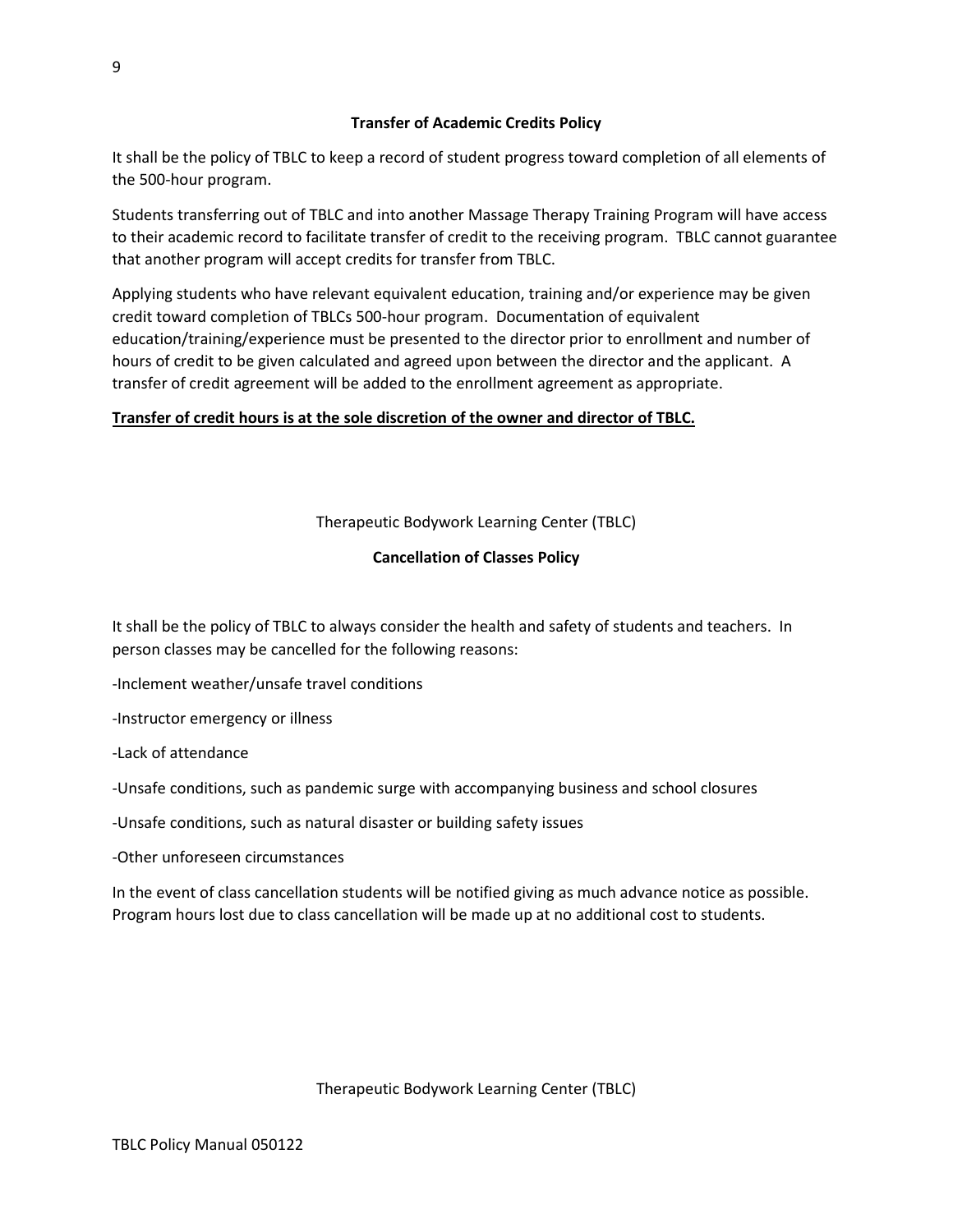### **Conduct and Professionalism Policy**

It shall be the policy of TBLC to maintain high standards of conduct and professionalism for students and teachers.

Students and teachers are, when at school, expected to:

-Arrive at school on time and prepared for class.

-Treat one another with kindness, respect, and consideration.

-Be supportive of one another.

-Demonstrate a positive attitude.

-Dress in a modest, professional manner keeping upper thigh, abdomen and breast areas covered.

-Wear an apron while performing bodywork to keep clothing from contacting the client.

-Style long hair in a manner to keep it from contacting the client during bodywork.

-Demonstrate appropriate personal boundaries and respect for the personal boundaries of others.

-Stay home when ill.

-Stay home if you have had a fever within the last 24 hours.

-Stay home if others in your household have a communicable illness.

-Be willing to use a mask when working in proximity with one another if public health officials recommend or if others are at risk for serious illness should they contract a communicable disease.

-Refrain from using perfumes and strongly fragranced products, including smoking materials.

-Keep fingernails clean and short.

-Practice good personal hygiene.

-Bring with you all required books, homework, and supplies.

-Refrain from using strong, harsh, or profane language that others may find offensive.

-Speak up, ask questions and give feedback.

-Have socks, slippers or clean/non-street shoes available as bare feet and street shoes are not permitted in the classroom.

-Alcohol, illegal drugs, smoking materials and weapons are not permitted on school grounds.

-Adherence to all school policies is expected.

#### Therapeutic Bodywork Learning Center (TBLC)

**Tuition and Fees Policy**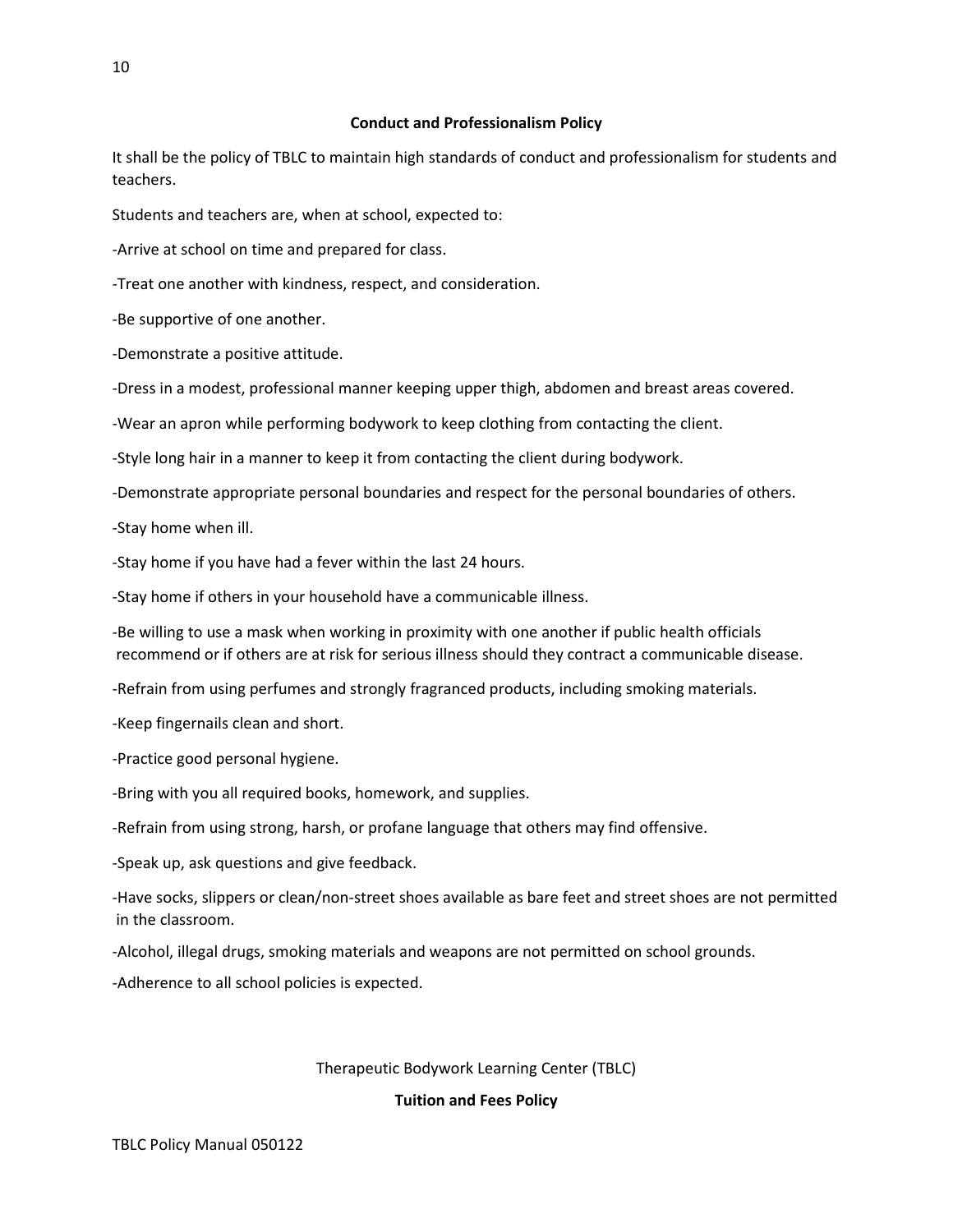It shall be the policy of TBLC to work with students to develop a plan of payment that works both for the school and for the student.

# Payment Plans:

Payments for fees associated with application, enrollment, book purchases and tuition deposits must be made as indicated on the tuition and fees payment schedule.

Tuition payments may be made in full in advance or in any number of installment plans.

Installment payment plans are available on a quarterly, monthly, or twice monthly basis. Installment plans can be customized to meet student needs on a case-by-case basis. Once an installment plan is agreed upon payments must be made on time.

# Late Payment Fees:

Late payments will be accepted without a late fee up to thirty days beyond the due date. Payments made more than thirty days after the due date may be assessed a late fee.

# Financial Aid:

As a small private school TBLC does not qualify for the large federal financial aid programs or grants.

# GI bill:

In some circumstances the GI bill may pay for a veteran to participate in the program. Each veteran should check in with the Department of Veterans Affairs to determine whether their plan will cover TBLC tuition and fees.

# Forms of Payment accepted:

Payments will be accepted in the following forms:

-cash -personal or bank check -Debit or Credit card -Venmo -Facebook pay -other forms of electronic payment may be possible as well

# Payment due dates:

Tuition prepayments of any amount will be accepted at any time.

Quarterly plan payments are due September 1<sup>st</sup>, December 1<sup>st</sup>, March 1<sup>st</sup>, June 1<sup>st</sup>, September 1<sup>st</sup>.

Monthly payments are due on the  $1<sup>st</sup>$  of the month.

Bimonthly payments are due on the  $1<sup>st</sup>$  and  $15<sup>th</sup>$  of the month. For student convenience these payments may be taken in the classroom during weekend intensives. However, if for any reason weekend intensives are cancelled, or the student does not attend, payments are still due.

For specific tuition and fees information see "Schedule of tuition and fees"

Therapeutic Bodywork Learning Center (TBLC)

# **Refunds Policy**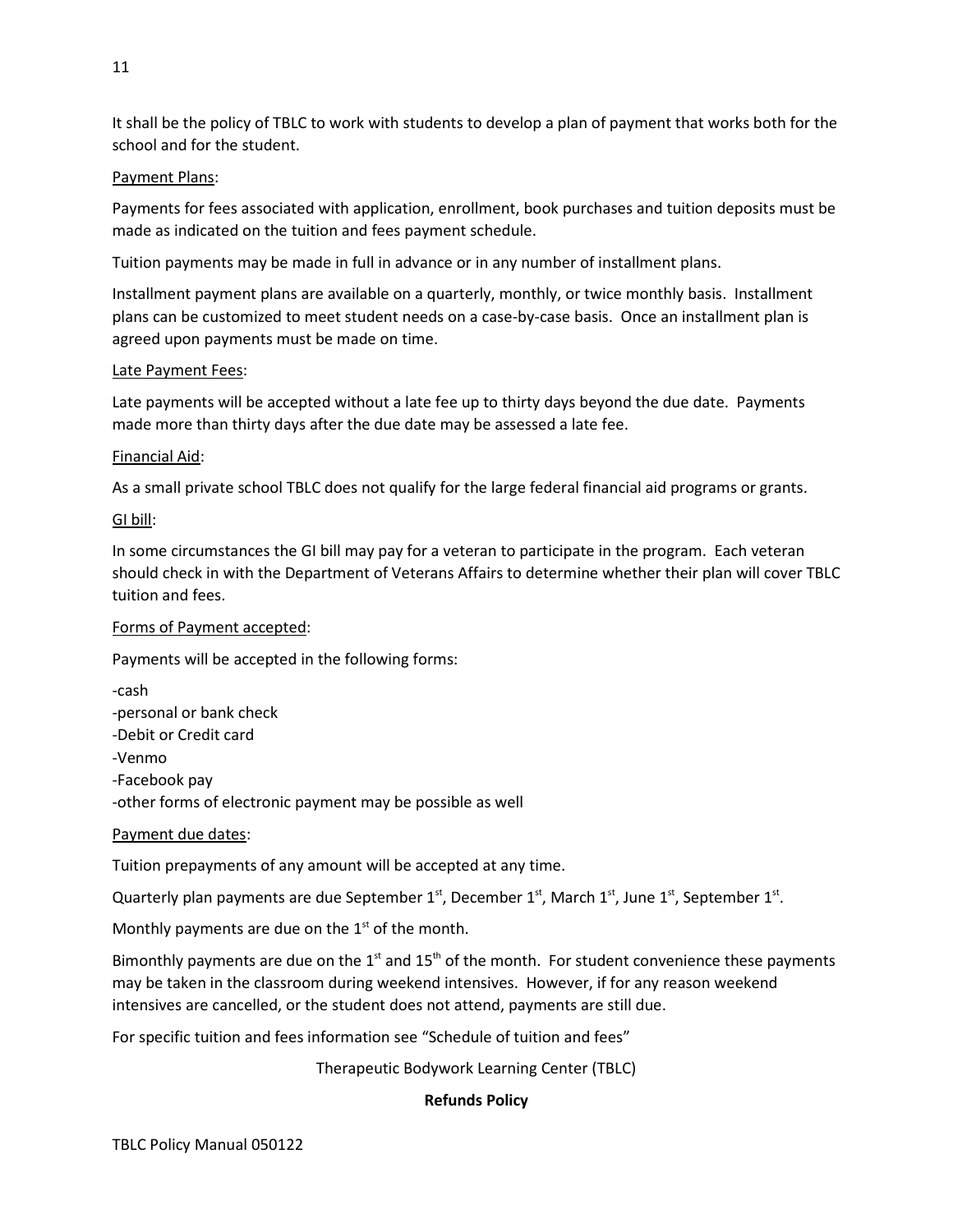It shall be the policy of TBLC to issue refunds of tuition and fees paid under the following circumstances:

# Withdrawal from the program

When a student withdraws from the program for any reason tuition payments made in advance will be refunded for the portion of the program not completed at the time of withdrawal. Tuition payments made for the part of the program the student has already completed will not be refunded.

If a student withdraws after enrolling but before the program begins, any tuition prepayment, book fees paid, and the tuition deposit will be refunded. Application and enrollment fees are non-refundable.

Refunds will be paid within 30 of the student's withdrawal from the program.

# Unforeseen termination of the program

If an unforeseen event or circumstance causes the need for the school to permanently close students will be refunded any payments made in advance for portions of the program not completed. Payments made for the completed portion of the program will not be refunded.

# Lending Library fee

If paid, the student lending library fee will be refunded at the end of the program (or upon withdrawal from the program) if all books, DVDs, or other materials are returned in good condition.

Therapeutic Bodywork Learning Center (TBLC)

**Infection Control, Safety and Sanitation Policy**